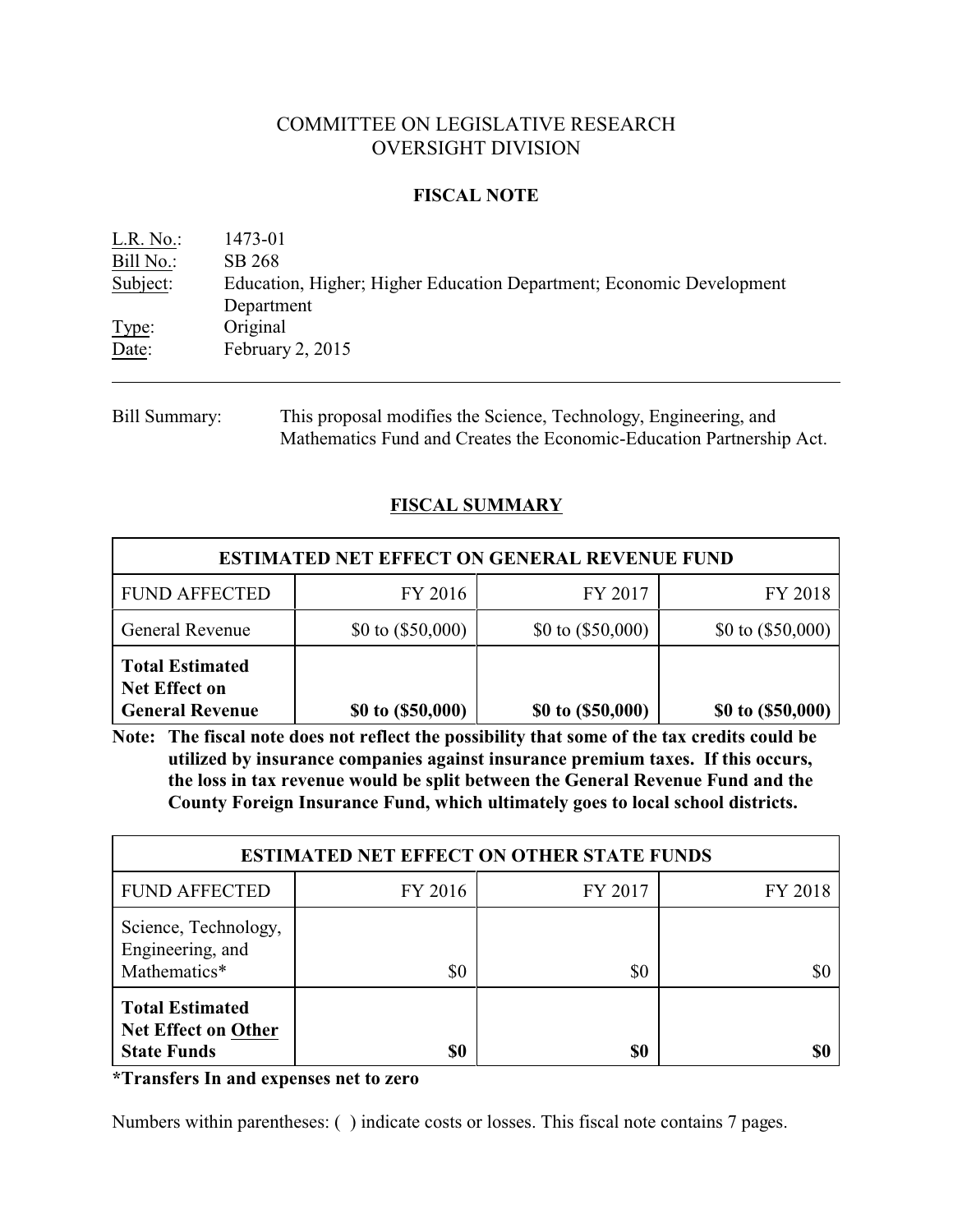L.R. No. 1473-01 Bill No. SB 268 Page 2 of 7 February 2, 2015

| <b>ESTIMATED NET EFFECT ON FEDERAL FUNDS</b>                               |         |         |         |  |
|----------------------------------------------------------------------------|---------|---------|---------|--|
| <b>FUND AFFECTED</b>                                                       | FY 2016 | FY 2017 | FY 2018 |  |
|                                                                            |         |         |         |  |
|                                                                            |         |         |         |  |
| <b>Total Estimated</b><br><b>Net Effect on All</b><br><b>Federal Funds</b> | \$0     | \$0     |         |  |

| <b>ESTIMATED NET EFFECT ON FULL TIME EQUIVALENT (FTE)</b>    |         |         |         |  |  |
|--------------------------------------------------------------|---------|---------|---------|--|--|
| <b>FUND AFFECTED</b>                                         | FY 2016 | FY 2017 | FY 2018 |  |  |
|                                                              |         |         |         |  |  |
|                                                              |         |         |         |  |  |
| <b>Total Estimated</b><br><b>Net Effect on</b><br><b>FTE</b> |         |         |         |  |  |

 $\Box$  Estimated Net Effect (expenditures or reduced revenues) expected to exceed \$100,000 in any of the three fiscal years after implementation of the act.

| <b>ESTIMATED NET EFFECT ON LOCAL FUNDS</b> |         |         |         |  |
|--------------------------------------------|---------|---------|---------|--|
| I FUND AFFECTED                            | FY 2016 | FY 2017 | FY 2018 |  |
| Local Government                           | \$0     | \$0     | \$0     |  |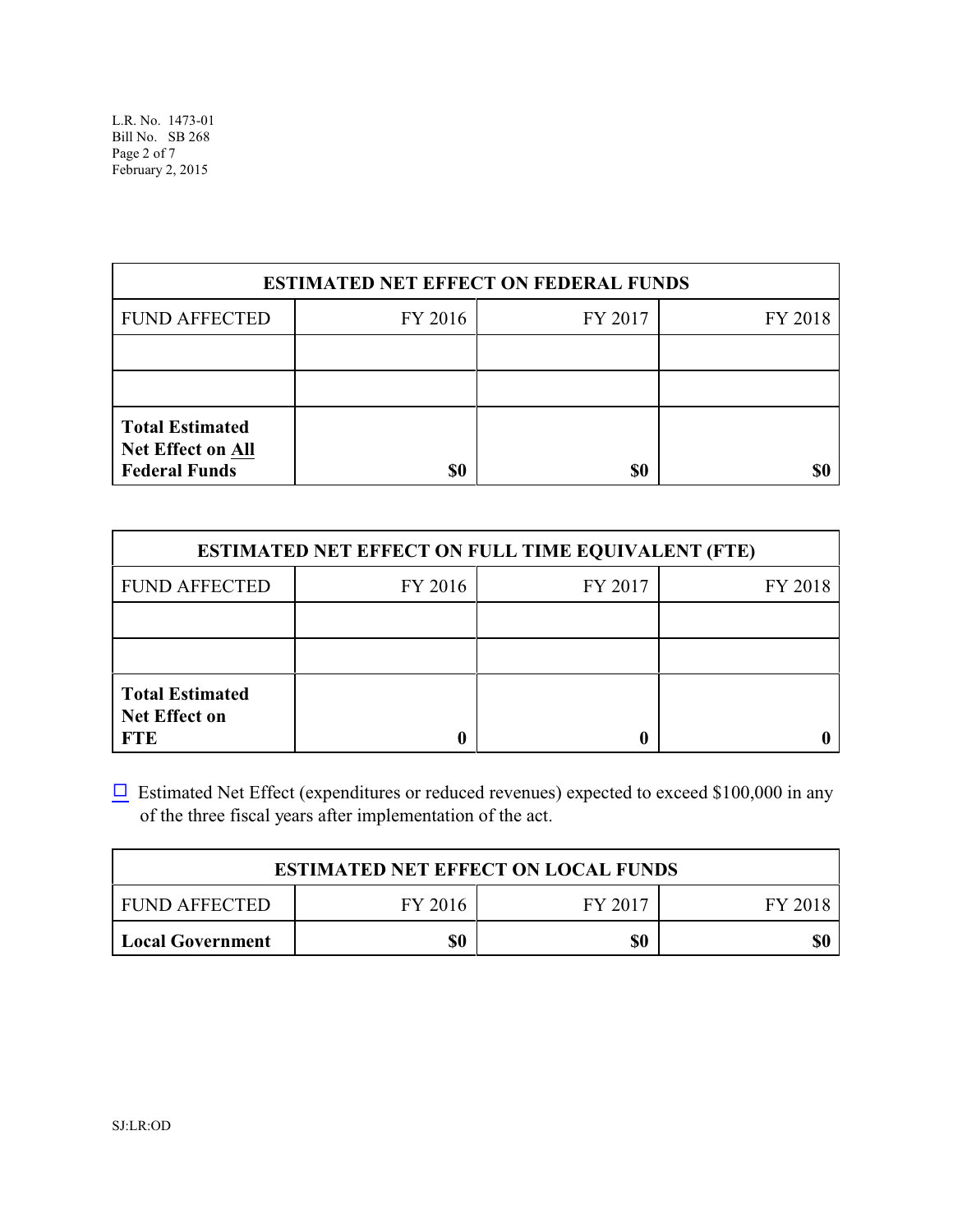L.R. No. 1473-01 Bill No. SB 268 Page 3 of 7 February 2, 2015

### **FISCAL ANALYSIS**

### ASSUMPTION

Officials at the **Department of Higher Education** (**DHE**) assume DHE would be in charge of reviewing applications to have individuals' tax liability removed from General Revenue and placed in the Science, Technology, Engineering, and Mathematics Fund (§173.670.6 and §620.3030.3). This would require the promulgation of rules to determine how an applicant would be selected, which could be handled with existing staff, and the addition of 2/3 FTE to handle the continuous influx of applications for the two new programs.

**Oversight** assumes the Department of Higher Education could absorb the work of this proposal with existing resources.

Officials at the **Office of Administration's Division of Budget and Planning** (**BAP**) assume this proposal provides a process whereby a qualifying taxpayer that hires a qualifying intern may apply to the Department of Higher Education to have up to \$5,000 of their tax liability removed from the General Revenue Fund and placed in the Science, Technology, Engineering and Mathematics Fund, which may subsequently be appropriated to a higher education institution. The annual limit on funds that may be moved from the General Revenue Fund under this proposal is \$50,000. This proposal will have no direct impact on Total State Revenues; but, to the extent appropriations are made to the new fund, this could reduce resources otherwise for other appropriations.

Officials at the **Department of Insurance, Financial Institutions, and Professional Registration** (**DIFP**) assume an unknown reduction of premium tax revenue as a result of the creation of the "Missouri Science, Technology, Engineering and Mathematics Initiative" tax credit is possible. Premium tax revenue is split 50/50 between General Revenue and County Foreign Insurance Fund except for domestic Stock Property and Casualty Companies who pay premium tax to the County Stock Fund. The County Foreign Insurance Fund is later distributed to school districts throughout the state. County Stock Funds are later distributed to the school district and county treasurer of the county in which the principal office of the insurer is located. It is unknown how each of these funds may be impacted by tax credits each year.

DIFP assumes 56 hours of programming at \$75 to the Premium Tax Tax Credit system for a total of \$4,212.

**Oversight** assumes DIFP will require minimal contract computer programming and can do so under existing appropriation. However, should multiple bills pass that would require additional updates, DIFP may need to request more expense and equipment appropriation through the budget process.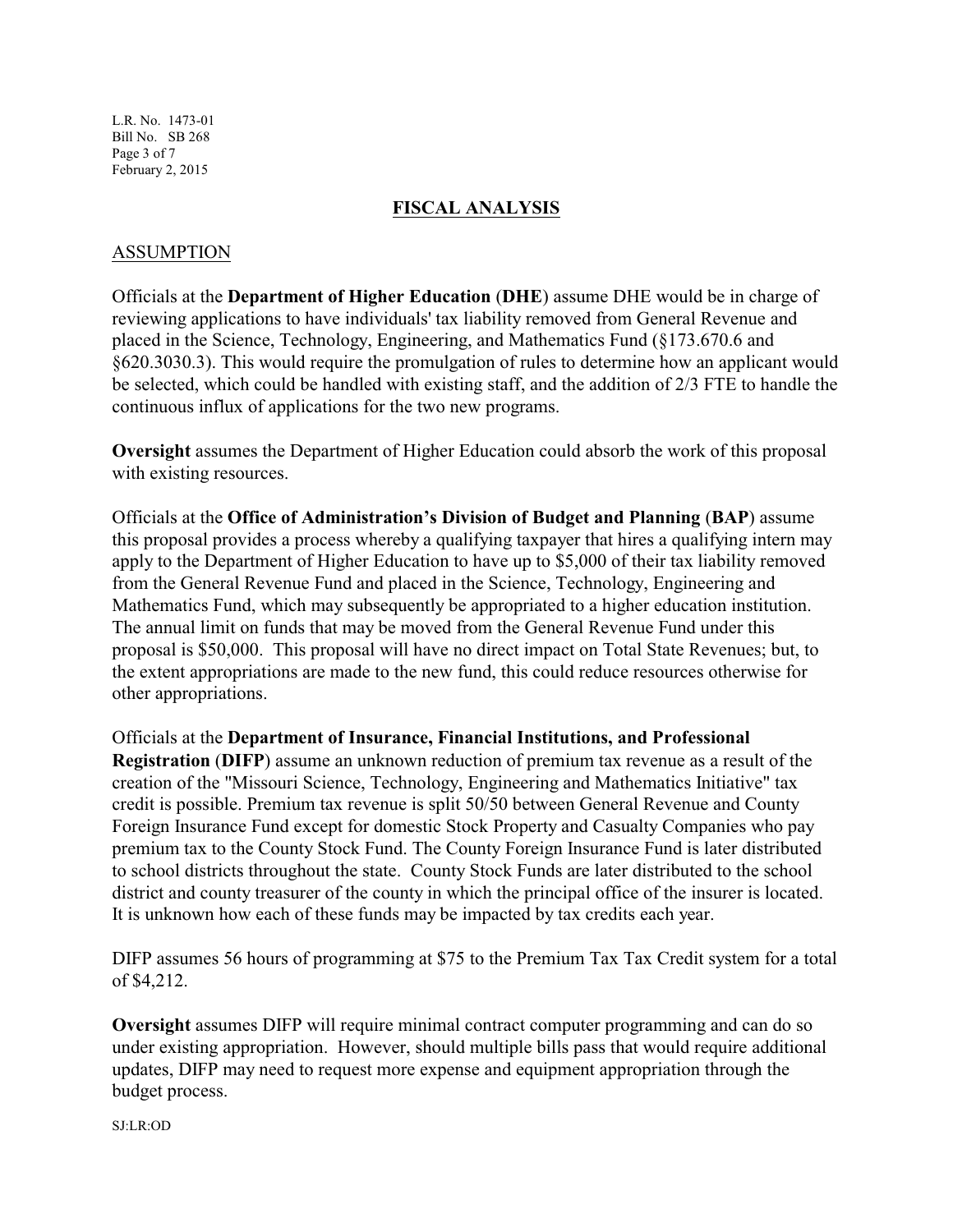L.R. No. 1473-01 Bill No. SB 268 Page 4 of 7 February 2, 2015

### ASSUMPTION (continued)

Officials at the **Department of Economic Development** (**DED**) assumes §173.670 allows any taxpayer who hires a student intern majoring in science, technology, engineering, or mathematics to elect to reserve up to \$5,000 of the taxpayer's state tax liability and the reserve will be placed in the Science, Technology, Engineering and Mathematics Fund. The cumulative amount that can be transferred into the fund is \$50,000.

§620.3030 creates the Economic-Education partnership act which also allows any taxpayer who hires a student intern majoring in science, technology, engineering, or mathematics as an intern to elect to reserve up to \$5,000 of the taxpayer's state tax liability and the reserve will be placed in the Science, Technology, Engineering and Mathematics Fund. The cumulative amount that can be transferred into the fund is \$50,000.

DED is responsible for auditing the employers who participate in the program and DED requests 1 FTE, an Economic Development Specialist II, to help create rules, review applications, and perform audits.

Due to the minimal number of employers who would participate in this program, **Oversight** assumes DED could absorb this cost with existing resources.

In response to similar legislation from this year (HB 520), officials from the **Office of the Secretary of State (SOS)** stated many bills considered by the General Assembly include provisions allowing or requiring agencies to submit rules and regulations to implement the act. The SOS is provided with core funding to handle a certain amount of normal activity resulting from each year's legislative session. The fiscal impact for this fiscal note to the SOS for Administrative Rules is less than \$2,500. The SOS recognizes that this is a small amount and does not expect that additional funding would be required to meet these costs. However, the SOS also recognizes that many such bills may be passed by the General Assembly in a given year and that collectively the costs may be in excess of what the office can sustain with the core budget. Therefore, the SOS reserves the right to request funding for the cost of supporting administrative rules requirements should the need arise based on a review of the finally approved bills signed by the governor.

**Oversight** assumes the SOS could absorb the costs of printing and distributing regulations related to this proposal. If multiple bills pass which require the printing and distribution of regulations at substantial costs, the SOS could request funding through the appropriation process.

Officials at the **Joint Committee on Administrative Rules**, the **Office of the State Treasurer**, and the **Department of Revenue** each assume no fiscal impact from this proposal to their respective organizations.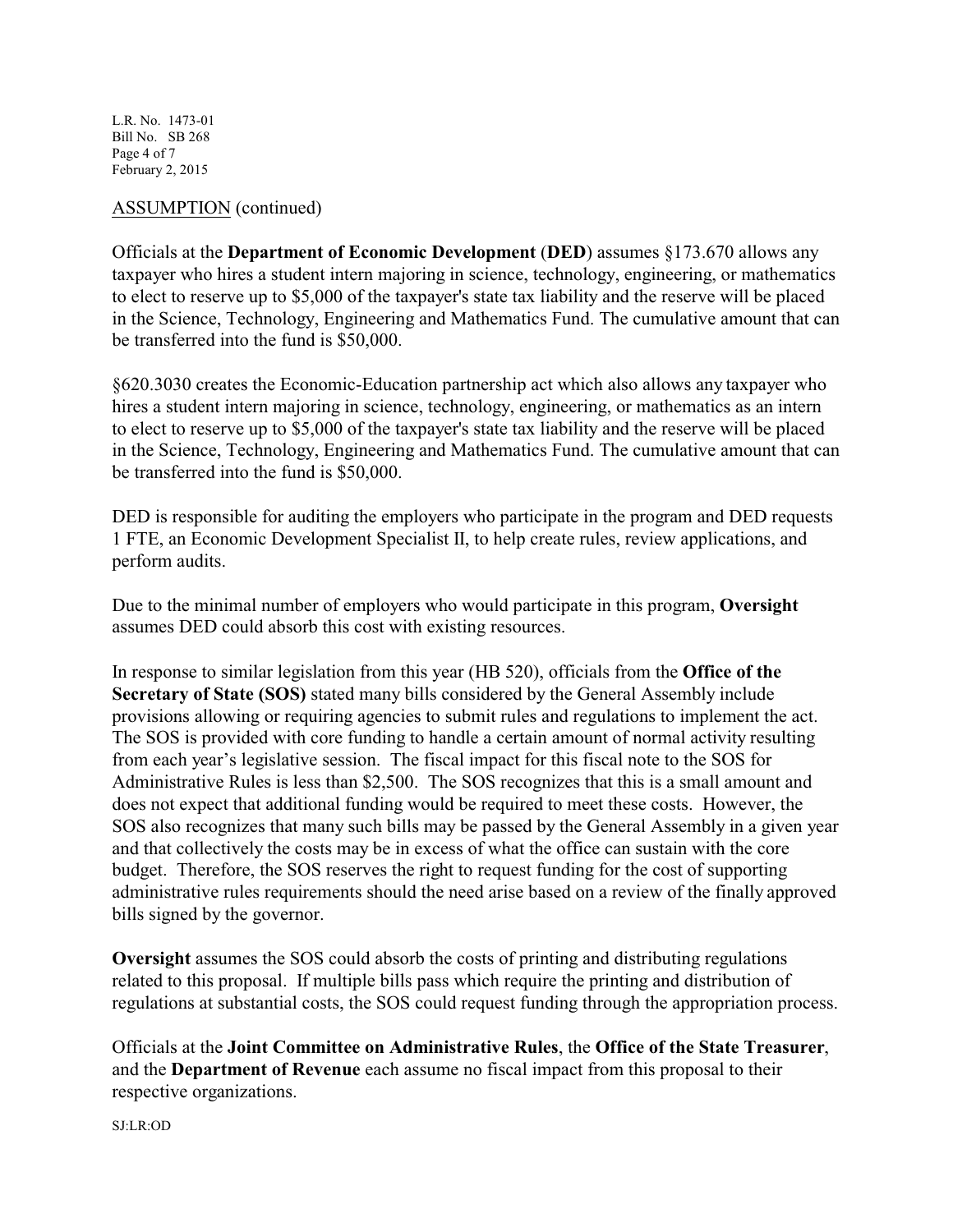L.R. No. 1473-01 Bill No. SB 268 Page 5 of 7 February 2, 2015

ASSUMPTION (continued)

**Oversight** assumes this proposal allows for the transfer out of General Revenue and into the Science, Technology, Engineering and Mathematics Fund of a taxpayers' tax liability if they hire an intern. Oversight will reflect the loss to General Revenue of \$0 (no money is transferred) to \$50,000 the annual limit allowed under these programs. Oversight assumes all money received in the STEM fund will be spent according to this proposal.

| <b>ESTIMATED NET EFFECT ON</b><br><b>SCIENCE, TECHNOLOGY,</b><br><b>ENGINEERING &amp; MATHEMATICS</b><br><b>FUND</b>                                  | <u>\$0</u>                    | <u>\$0</u>          | <u>\$0</u>          |
|-------------------------------------------------------------------------------------------------------------------------------------------------------|-------------------------------|---------------------|---------------------|
| Cost - matching funds for higher<br>education institution programs                                                                                    | $$0 \text{ to } ($50,000)$    | \$0 to $(\$50,000)$ | \$0 to $(\$50,000)$ |
| Transfer In - from General Revenue -<br>taxpayers' tax liability for hiring an intern                                                                 | \$0 to \$50,000               | \$0 to \$50,000     | \$0 to \$50,000     |
| <b>SCIENCE, TECHNOLOGY,</b><br><b>ENGINEERING AND</b><br><b>MATHEMATICS</b>                                                                           |                               |                     |                     |
| <b>ESTIMATED NET EFFECT ON</b><br><b>GENERAL REVENUE</b>                                                                                              | \$0 to (\$50,000)             | \$0 to (\$50,000)   | \$0 to (\$50,000)   |
| Transfer Out - to STEM fund - taxpayer<br>tax liability transferred for hiring an<br>intern or providing educational benefits<br>§§173.670 & 620.3030 | \$0 to $(\$50,000)$           | \$0 to $(\$50,000)$ | \$0 to $(\$50,000)$ |
| <b>GENERAL REVENUE</b>                                                                                                                                |                               |                     |                     |
| FISCAL IMPACT - State Government                                                                                                                      | FY 2016<br>$(10 \text{ Mo.})$ | FY 2017             | FY 2018             |

**Note: The fiscal note does not reflect the possibility that some of the tax credits could be utilized by insurance companies against insurance premium taxes. If this occurs, the loss in tax revenue would be split between the General Revenue Fund and the County Foreign Insurance Fund, which ultimately goes to local school districts.**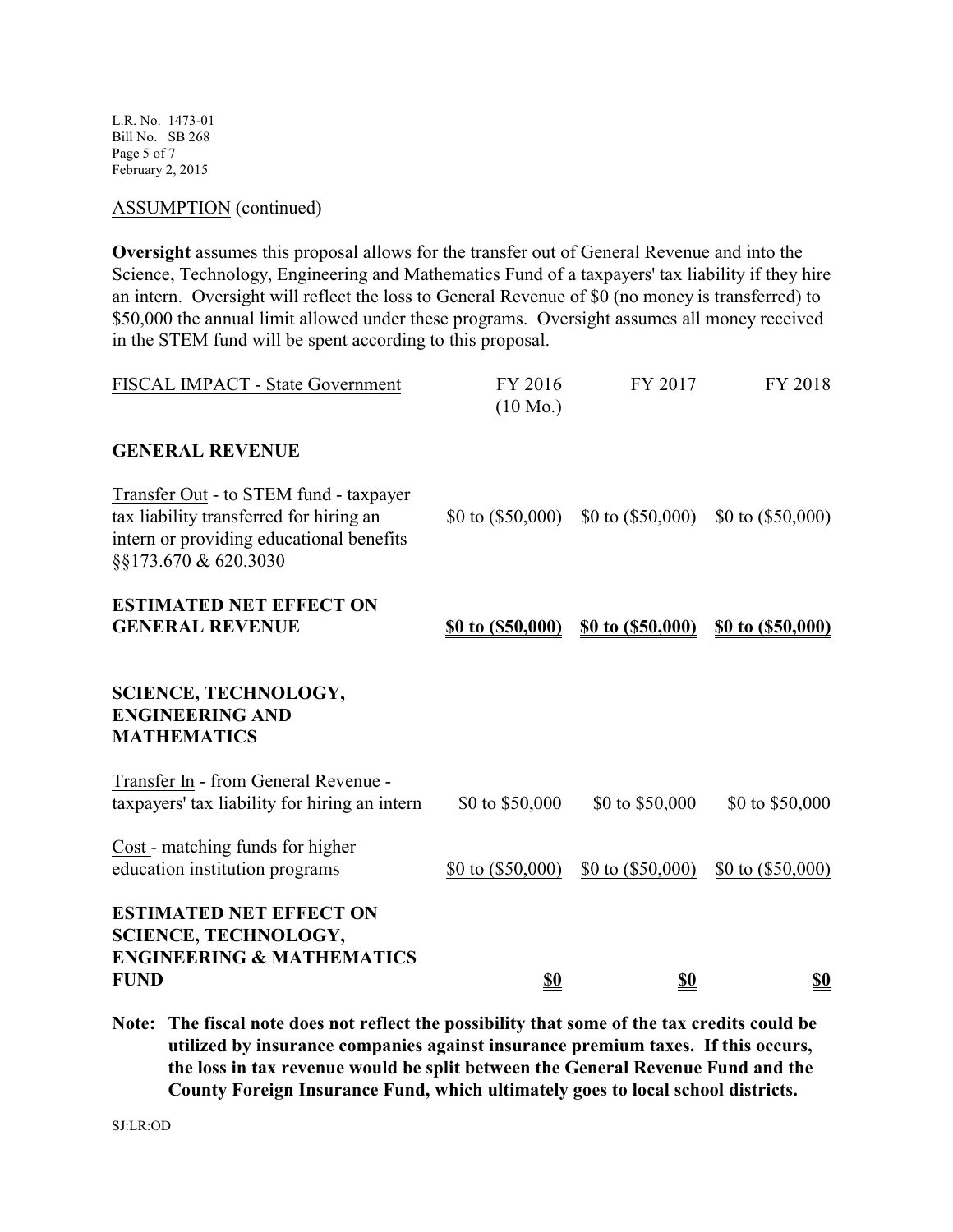L.R. No. 1473-01 Bill No. SB 268 Page 6 of 7 February 2, 2015

| FISCAL IMPACT - Local Government | FY 2016<br>$(10 \text{ Mo.})$ | FY 2017    | FY 2018    |
|----------------------------------|-------------------------------|------------|------------|
|                                  | <u>\$0</u>                    | <u>\$0</u> | <u>\$0</u> |

## FISCAL IMPACT - Small Business

No direct fiscal impact to small businesses would be expected as a result of this proposal.

### FISCAL DESCRIPTION

This act modifies the Science, Technology, Engineering and Mathematics Fund.

### MISSOURI SCIENCE, TECHNOLOGY, ENGINEERING AND MATHEMATICS

INITIATIVE: Any taxpayer who hires a student majoring in a field of study related to science, technology, engineering, or mathematics to fill an internship position may apply to have up to five thousand dollars of the taxpayer's state tax liability removed from the general revenue fund and placed in the Science, Technology, Engineering and Mathematics Fund. The student must be enrolled at a two-year or four-year public or private Missouri college or university. The internship position must be in a field of study related to science, technology, engineering, or mathematics. In addition, the internship must be located in Missouri and be for a duration of at least twelve weeks and consist of at least fifteen hours of work per week. The Department of Higher Education must establish a procedure for approving applications.

The cumulative amount of taxes transferred to the Science, Technology, Engineering and Mathematics Fund through the Missouri STEM Initiative and through the Economic-Education Partnership Act cannot exceed fifty thousand dollars annually from all participating taxpayers. Any donations to the fund from third parties will not count toward the fifty thousand dollar limit. (§173.670)

ECONOMIC-EDUCATION PARTNERSHIP ACT: This act creates the Economic-Education Partnership Act. An employer that provides educational benefits or trains a qualified individual for an employment position, may apply to have up to five thousand dollars of the taxpayer's state tax liability transferred from the general revenue fund and placed in the Science, Technology, Engineering and Mathematics Fund. Training must be in the health care, engineering, or information technology fields for no more than one year. Educational benefits are defined as funds provided by an employer to a qualified individual or an accredited educational institution for a period of five years to pay tuition or fees for the pursuit of a higher education degree in a field of study related to health care, engineering, or information technology related programs.

The cumulative amount of taxes transferred to the Science, Technology, Engineering and